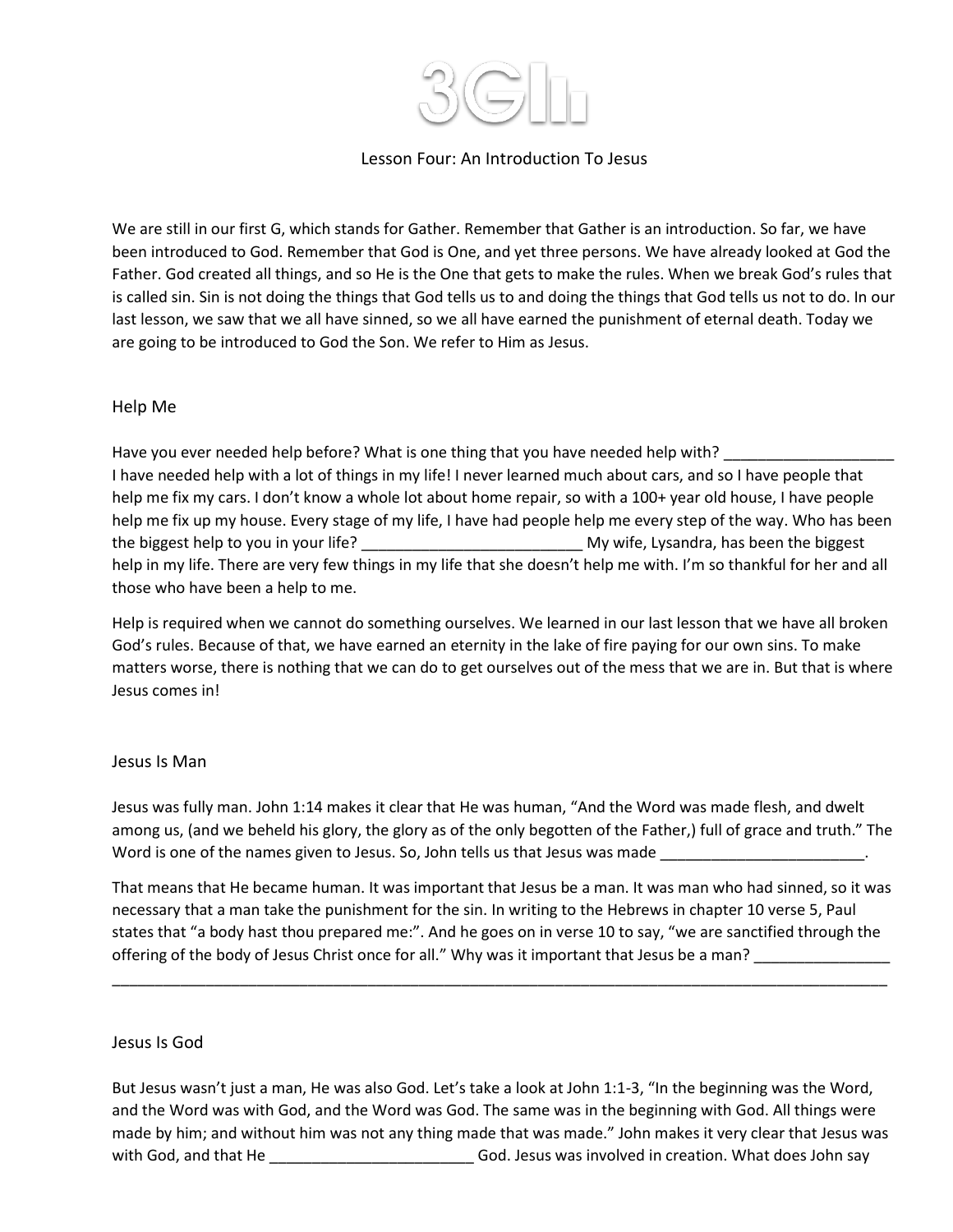was made by Jesus? **Example 20 and 20 and 20 and 20 and 20 and 20 and 20 and 20 and 20 and 20 and 20 and 20 and 20 and 20 and 20 and 20 and 20 and 20 and 20 and 20 and 20 and 20 and 20 and 20 and 20 and 20 and 20 and 20 an** thought in Colossians 1:16, "For by him were all things created, that are in heaven, and that are in earth, visible and invisible, whether they be thrones, or dominions, or principalities, or powers: all things were created by him, and for him:" Paul makes it clear that all things were created by Jesus and \_\_\_\_\_\_\_\_\_\_\_\_\_\_\_\_\_\_\_\_\_\_\_\_\_\_\_ Jesus.

It was important that Jesus was also fully God. Only God could pay for the sins of all of mankind. If Jesus were simply a man and not God, He could only pay the price for one man's sin. He would only be able to do a simple one for one swap. To truly be the Lamb of God who takes away the sin of the world, Jesus had to be God, because only an all-powerful God could pay the price for all of man's sins. Why was it important that Jesus be  $\mathsf{God?}$ 

# God Takes On Flesh

Let's look at Matthew 1:18-25 and see how God takes on human flesh, "Now the birth of Jesus Christ was on this wise: When as his mother Mary was espoused to Joseph, before they came together, she was found with child of the Holy Ghost. 19. Then Joseph her husband, being a just man, and not willing to make her a publick example, was minded to put her away privily. 20. But while he thought on these things, behold, the angel of the Lord appeared unto him in a dream, saying, Joseph, thou son of David, fear not to take unto thee Mary thy wife: for that which is conceived in her is of the Holy Ghost. 21. And she shall bring forth a son, and thou shalt call his name JESUS: for he shall save his people from their sins. 22. Now all this was done, that it might be fulfilled which was spoken of the Lord by the prophet, saying, 23. Behold, a virgin shall be with child, and shall bring forth a son, and they shall call his name Emmanuel, which being interpreted is, God with us. 24. Then Joseph being raised from sleep did as the angel of the Lord had bidden him, and took unto him his wife: 25. And knew her not till she had brought forth her firstborn son: and he called his name JESUS."

Matthew tells us that Mary is pregnant. How was the child conceived? \_\_\_\_\_\_\_\_\_\_\_

Joseph knows that the child isn't his, so he decides that he is going to break things off with her. An angel shows up and lets him know that Mary hasn't been unfaithful to him, but that God was doing something special here. So Jesus had a human mother, but He had no human father.

The virgin birth of Jesus was foretold many years before Jesus was born. The prophecy is recorded in Isaiah 7:14, "Therefore the Lord himself shall give you a sign; Behold, a virgin shall conceive, and bear a son, and shall call his name Immanuel." The virgin birth is required, or else Jesus wouldn't be God.

### Jesus' Work

Luke 2:18 notes that Jesus grew up physically, intellectually, and spiritually, "And Jesus increased in wisdom and stature, and in favour with God and man." He lived a perfect, sinless life, which was required if He were going to be able to pay the price for our sin. If Jesus had sinned, He would have had to pay for His own sin, and couldn't pay for ours. Paul told the church in Corinth in 2 Corinthians 5:21 that Jesus was sinless, "For he hath made him to be sin for us, who knew no sin; that we might be made the righteousness of God in him." Jesus never sinned, and yet He chose to pay the price for our sin.

1 Corinthians 15:3-4 records for us His completed work, what is commonly referred to as the gospel, "For I delivered unto you first of all that which I also received, how that Christ died for our sins according to the scriptures; And that he was buried, and that he rose again the third day according to the scriptures:". What are the three parts to the gospel as explained in 1 Corinthians 15:3-4?

\_\_\_\_\_\_\_\_\_\_\_\_\_\_\_\_\_\_\_\_\_\_\_\_\_, \_\_\_\_\_\_\_\_\_\_\_\_\_\_\_\_\_\_\_\_\_\_\_\_ He died paying the price for our sin. He was buried, and our sins along with Him, but He didn't stay dead. He rose again, offering us eternal life.